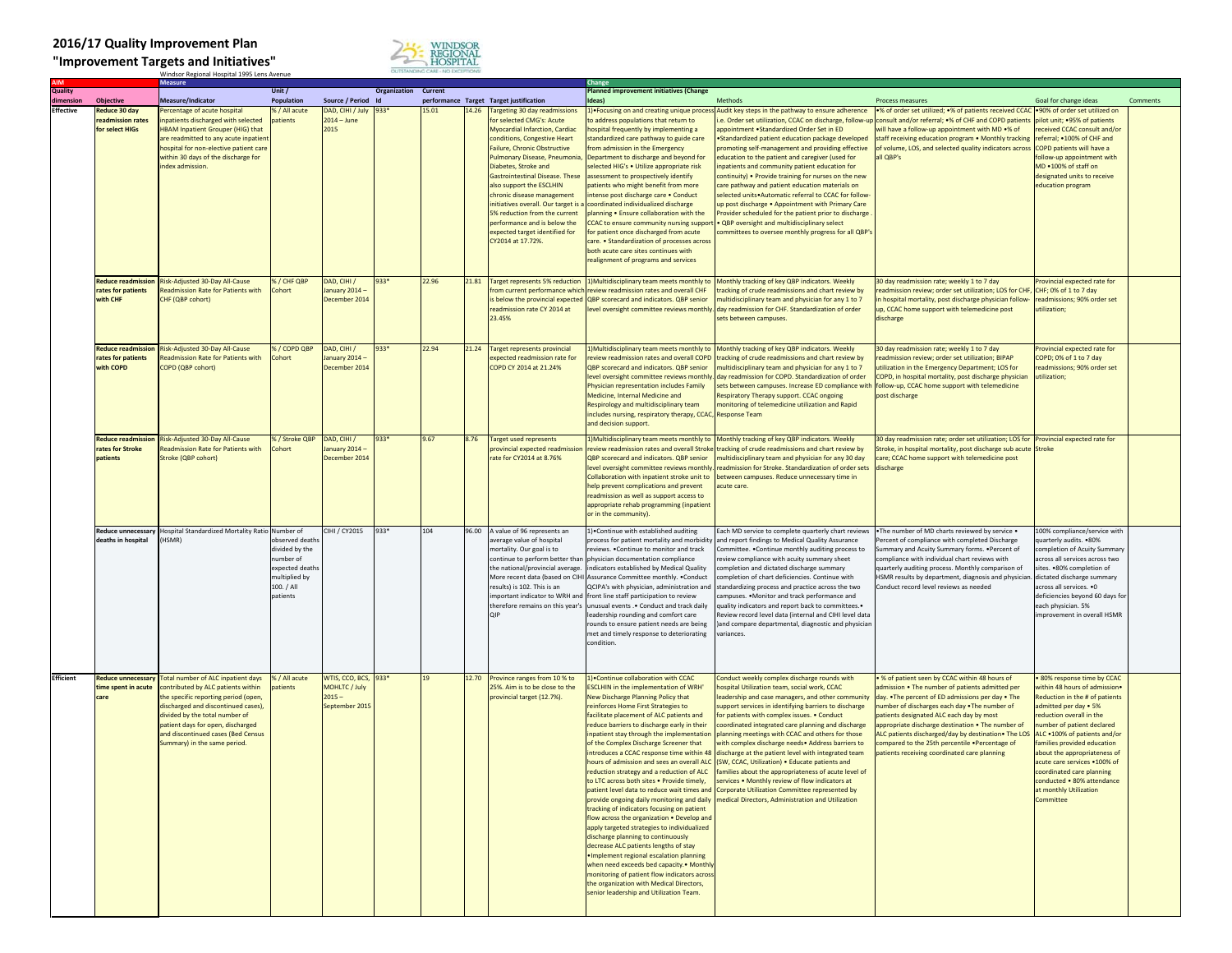|                                  |                                                                                               | <b>Measure</b>                                                                                                                                                                                                                                                                                                            | Unit /            |                                                                      |                             |           |       |                                                                                                                                                                                                                                                                                |                                                                                                                                                                                                                                                                                                                                                                                                                                                                                                                                                                                                                                                                                                                                                                                                                                                                                                                                                                                                                                                                                                                                                          |                                                                                                                                                                                                                                                                                                                                                                                                                                                                                                                                                                                                       |                                                                                                                                                                                                                                                                                                                     |                                                                                                                                                                                                                                |                                                                                                                   |
|----------------------------------|-----------------------------------------------------------------------------------------------|---------------------------------------------------------------------------------------------------------------------------------------------------------------------------------------------------------------------------------------------------------------------------------------------------------------------------|-------------------|----------------------------------------------------------------------|-----------------------------|-----------|-------|--------------------------------------------------------------------------------------------------------------------------------------------------------------------------------------------------------------------------------------------------------------------------------|----------------------------------------------------------------------------------------------------------------------------------------------------------------------------------------------------------------------------------------------------------------------------------------------------------------------------------------------------------------------------------------------------------------------------------------------------------------------------------------------------------------------------------------------------------------------------------------------------------------------------------------------------------------------------------------------------------------------------------------------------------------------------------------------------------------------------------------------------------------------------------------------------------------------------------------------------------------------------------------------------------------------------------------------------------------------------------------------------------------------------------------------------------|-------------------------------------------------------------------------------------------------------------------------------------------------------------------------------------------------------------------------------------------------------------------------------------------------------------------------------------------------------------------------------------------------------------------------------------------------------------------------------------------------------------------------------------------------------------------------------------------------------|---------------------------------------------------------------------------------------------------------------------------------------------------------------------------------------------------------------------------------------------------------------------------------------------------------------------|--------------------------------------------------------------------------------------------------------------------------------------------------------------------------------------------------------------------------------|-------------------------------------------------------------------------------------------------------------------|
| <b>AIM</b><br>Quality<br>dimensi | <b>Objective</b>                                                                              | Measure/Indicator                                                                                                                                                                                                                                                                                                         | <b>Population</b> | Source / Period Id                                                   | <b>Organization Current</b> |           |       |                                                                                                                                                                                                                                                                                | Planned improvement initiatives (Change<br>deas)                                                                                                                                                                                                                                                                                                                                                                                                                                                                                                                                                                                                                                                                                                                                                                                                                                                                                                                                                                                                                                                                                                         | Methods                                                                                                                                                                                                                                                                                                                                                                                                                                                                                                                                                                                               | Process measures                                                                                                                                                                                                                                                                                                    | Goal for change ideas                                                                                                                                                                                                          | Comments                                                                                                          |
| mensior<br>Patient-<br>centred   | mprove patient<br>satisfaction                                                                | "Overall, how would you rate the<br>care and services you received at the<br>ED?", add the number of<br>respondents who responded<br>"Excellent", "Very good" and "Good'<br>and divide by number of respondents<br>who registered any response to this<br>question (do not include non-<br>respondents).                  | % / ED patients   | NRC Picker /<br>October 2014<br>September 2015                       | 933*                        |           |       | performance Target Target justification<br>stablishing baseline due to<br>utilization of new survey tools                                                                                                                                                                      | 1) utilizing new tools and new methodology                                                                                                                                                                                                                                                                                                                                                                                                                                                                                                                                                                                                                                                                                                                                                                                                                                                                                                                                                                                                                                                                                                               |                                                                                                                                                                                                                                                                                                                                                                                                                                                                                                                                                                                                       |                                                                                                                                                                                                                                                                                                                     |                                                                                                                                                                                                                                | Reporting at the<br>corporate level<br>utilizing the EPE!<br>IC and EDPEC<br>Surveys as new<br>tool               |
|                                  |                                                                                               | "Overall, how would you rate the<br>care and services you received at the<br>hospital?" (inpatient), add the<br>number of respondents who<br>responded "Excellent", "Very good"<br>and "Good" and divide by number of<br>respondents who registered any<br>response to this question (do not<br>include non-respondents). | 6 / All patients  | NRC Picker /<br>October 2014<br>September 2015                       | $933*$                      | <b>CB</b> |       | establishing baseline due to<br>utilization of new survey tools                                                                                                                                                                                                                | Jutilizing new tools and new methodology                                                                                                                                                                                                                                                                                                                                                                                                                                                                                                                                                                                                                                                                                                                                                                                                                                                                                                                                                                                                                                                                                                                 |                                                                                                                                                                                                                                                                                                                                                                                                                                                                                                                                                                                                       |                                                                                                                                                                                                                                                                                                                     |                                                                                                                                                                                                                                | <b>Reporting at the</b><br>corporate level<br>utilizing the EPES<br><b>C</b> and EDPEC<br>Surveys as new<br>tool. |
|                                  |                                                                                               | Overall, how would you rate the care<br>and services you received at the ED?                                                                                                                                                                                                                                              | % / ED patients   | EDPEC / Oct<br>2014- Sep 2015                                        | 933*                        | CB        | CB.   | Current performance is 80.10<br>and is based on previous NRC<br>survey results. As this<br>measurement has changed for<br>16/17, no direct comparison can<br>be made between the previous<br>results and the new calculation<br>as we are collecting baseline for<br>next year | ) Improve on existing overall patient<br>atisfaction scores . Continue to<br>o increase the patients overall experience,<br>uch as the Well-come Mat program; the<br><b>IDET Training; the service recovery</b><br>rogram; the T2B Concierge Program; and<br>patient testimonials; Improved patient flow<br>process introduced at both sites to reduce<br>wait times                                                                                                                                                                                                                                                                                                                                                                                                                                                                                                                                                                                                                                                                                                                                                                                     | Report monthly and quarterly NRC Picker results<br>Well-come Program allows volunteers to meet with<br>tandardize practices across both campuses newly admitted patients to orient them and their<br>loved ones to the hospital . Introduce exit survey on<br>he patient TY's to provide immediate feedback on<br>motional support component of care . Continue<br>AIDET Training Seminars for Leadership and frontline<br>taff reinforcing 5 processes: Acknowledge, Introduce<br>Duration, Explanation, Thank you . Track each patier<br>complaint and acknowledgment received and the<br>follow-up | .% or greater overall satisfaction .Measure response<br>rate to NRC Picker                                                                                                                                                                                                                                          | . 91.8% or greater overall<br>satisfaction .10% increase in<br>response rate with TV<br>prompting introduced                                                                                                                   | teporting at the<br>orporate level<br>utilizing the EPE!<br>IC and EDPEC<br>Surveys as new                        |
|                                  |                                                                                               | Overall, how would you rate the care % / All patients CIHI portal / Oct 933*<br>and services you received at the<br>Hospital?                                                                                                                                                                                             |                   | 2014 - Sep 2015                                                      |                             | CВ        | CB    | Current performance is 92.90<br>and is based on previous NRC<br>survey results. As this<br>measurement has changed for<br>16/17, no direct comparison can<br>be made between the previous<br>results and the new calculation<br>as we are collecting baseline for<br>next year | )Improve on existing overall patient<br>vith patients to help deliver health care<br>hat is linked to their needs and create a<br>culture where 'compassion is our passion'.<br>As a result of realignment on October 1,<br>2013, continue to standardize practices<br>across both campuses to increase the<br>atients overall experience Continue roll-<br>ut of the 'Well-come program to all<br>nedical units . Ongoing communication<br>vith patients and visitors using elevator<br>signage, hospital television monitors and<br>atient televisions, Brahms' Lullaby and<br>ean on Me Songs, volunteers posted at<br>ey entrance areas to help with way finding<br>and the President's Welcome Letter to<br>very admitted patient. • Seek immediate<br>eedback from patients through patient<br>dvocate office and the above and beyond<br>program. Continue the service recovery<br>rogram where we make things right after<br>omething has gone wrong with the<br>atient's experience. . Continue AIDET<br>raining for all staff. . Invite patients to<br>oring their story to the monthly Quality of<br>Care Meeting of the Board and Leadership | Report monthly and quarterly NRC Picker results<br>atisfaction scores by engaging and working . Well-come Program allows volunteers to meet with<br>ewly admitted patients to orient them and their<br>oved ones to the hospital . Introduce exit survey on<br>he patient TY's to provide immediate feedback on<br>motional support component of care . AIDET<br>raining Seminars for Leadership and frontline staff<br>einforcing 5 processes: Acknowledge, Introduce,<br>Juration, Explanation and Thank you. Expand to<br>clude volunteers, patients and their families                            | •% or greater overall satisfaction .Measure response<br>ate to NRC Picker. % completion of AIDET training<br>by staff and volunteers .Patient advocate office to<br>track and monitor all patient complaints and<br>acknowledgements to ensure follow-up . %<br>articipation of patients at Quality of Care Meeting | 95 % or greater overall<br>atisfaction .10% increase in<br>esponse rate with TV<br>prompting introduced .10% of<br>staff to receive AIDET training<br>in one year ·100% compliance<br>with follow-up on patient<br>complaints. | Reporting at the<br>prporate level<br>tilizing the EPES<br>IC and EDPEC<br>Surveys as new<br>tool                 |
| Safe                             | Increase proportion<br>of patients receiving<br>nedication<br>reconciliation upon<br>dmission | Medication reconciliation at<br>admission: The total number of<br>atients with medications reconciled<br>as a proportion of the total number<br>of patients admitted to the hospital                                                                                                                                      | % / All patients  | <b>Hospital</b><br>collected data<br>most recent<br>quarter availabl | 933*                        | 44.2      | 50.00 | <b>Baseline established with post</b><br>realignment results using<br>medical surgical patient group<br>and identifying a percentage<br>increase for the following year.                                                                                                       | 1) Introduce aligned<br>rocess/documentation across both<br>ampuses due to realignment to increase<br>of practice to obtain the Best Possible<br>Medication History (BPMH), a precursor to<br>effective medication reconciliation<br>ompliance . Increase compliance with<br>nedication reconciliation education using<br>annual e-learn and new physician<br>rientation . Expand unit-based re-c<br>cross both campuses (RPH + tech pair)<br>ssigned to Med/Surg units to support<br>imely Med Rec completion . Increase<br>locumentation of Med Rec incidents in RL6<br>incident reporting program) by<br>pharmacists and nurses . Implement<br>electronic) transfer orders to improve<br>nedication information sent to receiving<br>nstitution                                                                                                                                                                                                                                                                                                                                                                                                       | Pharmacist located in ED during week days to<br>lead Medication Reconciliation for all newly admitted<br>ompliance by ensuring the standardization patients to Med/Surg units. . Audit results with<br>nonthly documentation of medication reconciliation<br>completions per program and educate staff who are<br>inder target                                                                                                                                                                                                                                                                        | .% of Medical Surgical patients assessed by a<br>capture all newly admitted patients . Pharmacists will pharmacist .% of patients with a documented BPMH                                                                                                                                                            | MedRecs per day per<br>pharmacist to achieve 45%<br>consults on all Med/Surg<br>patients admitted.                                                                                                                             |                                                                                                                   |
|                                  | <b>Reduce hospital</b><br>acquired infection<br>rates                                         | CDI rate per 1,000 patient days:<br>Number of patients newly diagnosed patient days / All Reported, MOH<br>with hospital-acquired CDI during the patients<br>reporting period, divided by the<br>number of patient days in the<br>reporting period, multiplied by 1,000.                                                  | Rate per 1,000    | <b>Publicly</b><br>/ January 2015 -<br>December 2015                 | 933*                        | 0.34      | 0.25  | Current performance exceeds<br>25th percentile (0.42/1000 pt.<br>days) MoHLTC. Target is based<br>on 25% reduction of current<br>performance                                                                                                                                   | Monitor use of Clorox products for<br>leaning CDI patient rooms and equipment<br>orporate wide .Continue investigations of<br>very incident of hospital acquired<br>nfection • Standardize human waste<br>nanagement procedures, i.e. bedpan,<br>ommode usage and reprocessing                                                                                                                                                                                                                                                                                                                                                                                                                                                                                                                                                                                                                                                                                                                                                                                                                                                                           | .Daily leadership rounding by Ops/CPM/c's for<br>appropriate supplies/cleaning of equipment .<br>Housekeeping audits conducted by supervisors-<br>(tracer audits) · Conduct HAI investigation meetings<br>weekly                                                                                                                                                                                                                                                                                                                                                                                      | . % compliance with Leadership Rounding reported<br>weekly on MMH (include Clorox and HWM) . %<br>compliance Clorox patient room cleaning reported on per tracer audits/month and<br>tracer audits• % compliance with C diff HAI<br><b>nvestigations</b>                                                            | .100% compliance with the<br>use of Clorox in CDI cases as<br>Leadership Rounding .100% of<br>the units have implemented<br>Clorox products in CDI cases                                                                       |                                                                                                                   |